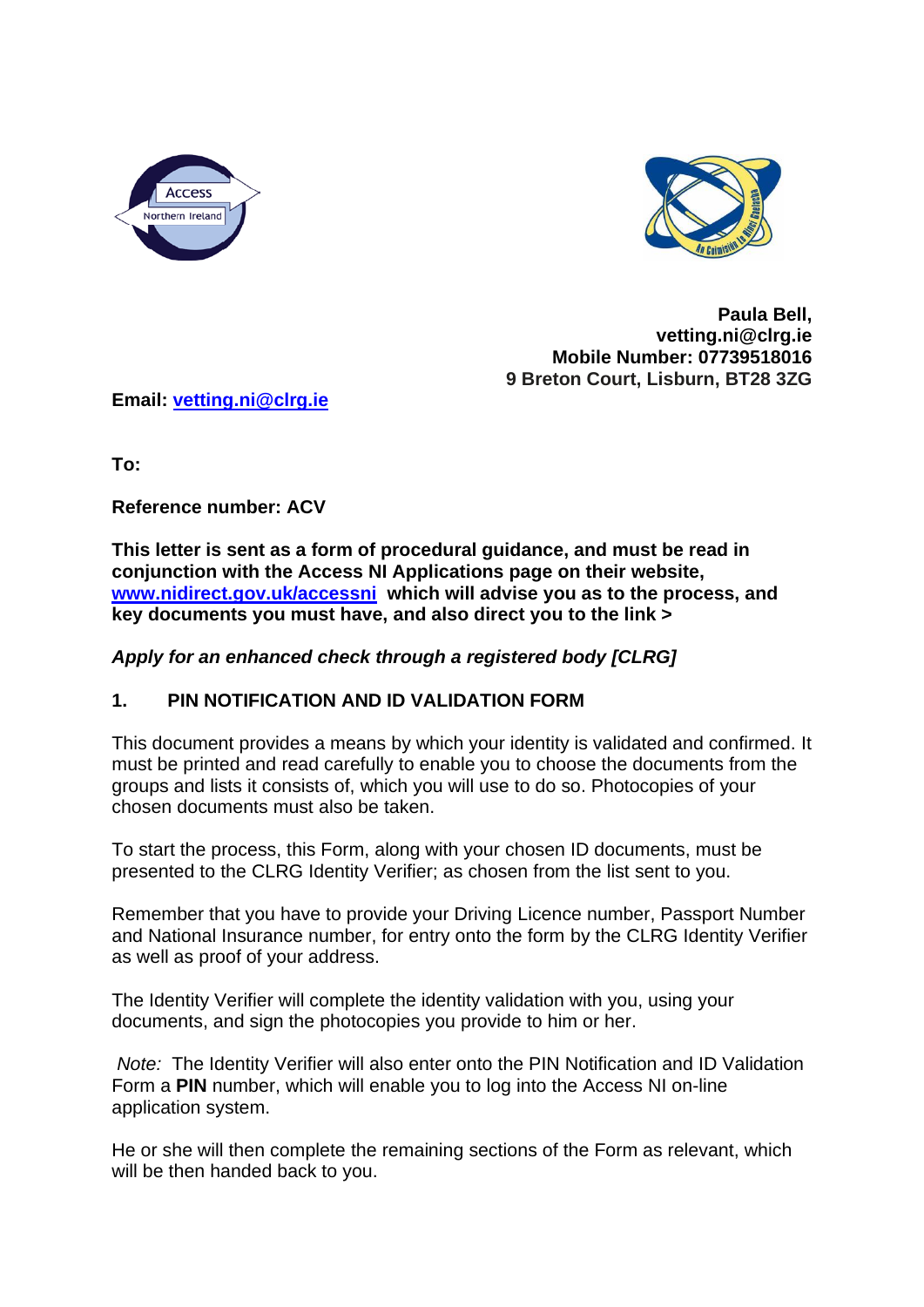This verification procedure must be carried out by a personal visit and cannot be conducted electronically.

# **2. SUBMISSION OF DOCUMENTS**

On completion of the verification of your identity, you should go to the Access NI website and commence your application.

At the end of the on-line application process, you will be allocated a case reference number, on the final screen. You will be advised to print this screen and keep the printout safe. The case reference number is most important, in case you need to enquire about your application.

It is very important that you insert your Case Reference Number onto the PIN P ]

We cannot accept these forms etc by electronic means.

- a) The completed PIN Notification and ID Validation Form [Take a photocopy for your own records]
- b) The photocopied documents supporting the ID verification, and signed by the ID Verifier. **[Do not send any original Identification documents]**, used by you as part of the ID verification process.
- c) The Fees, or proof (receipt) to the effect payment has been made to CLRG direct. All payments to be made out in favour of An Coimisiun Le Rinci Gaelacha.

Contact details for the CLRG Vetting Liaison Person, are shown at the head of this letter.

### **3. FEES.**

## **Registered member (Teacher / Adjudicator)**

The breakdown of these charges is as follows:

Access NI Fees for Enhanced Disclosure- £33.00 Swift Check Agency Service - £10.00

Total Payable for a Registered member (Teacher / Adjudicator) = **£43.00**

## **4. ADDITIONAL INFORMATION:**

a) You will have **30 days** in which to complete the on-line application, after which any application will be denied, and you will have to start the process again. This period will be taken from the date of this letter, and include all days in the week, not just 'working days'